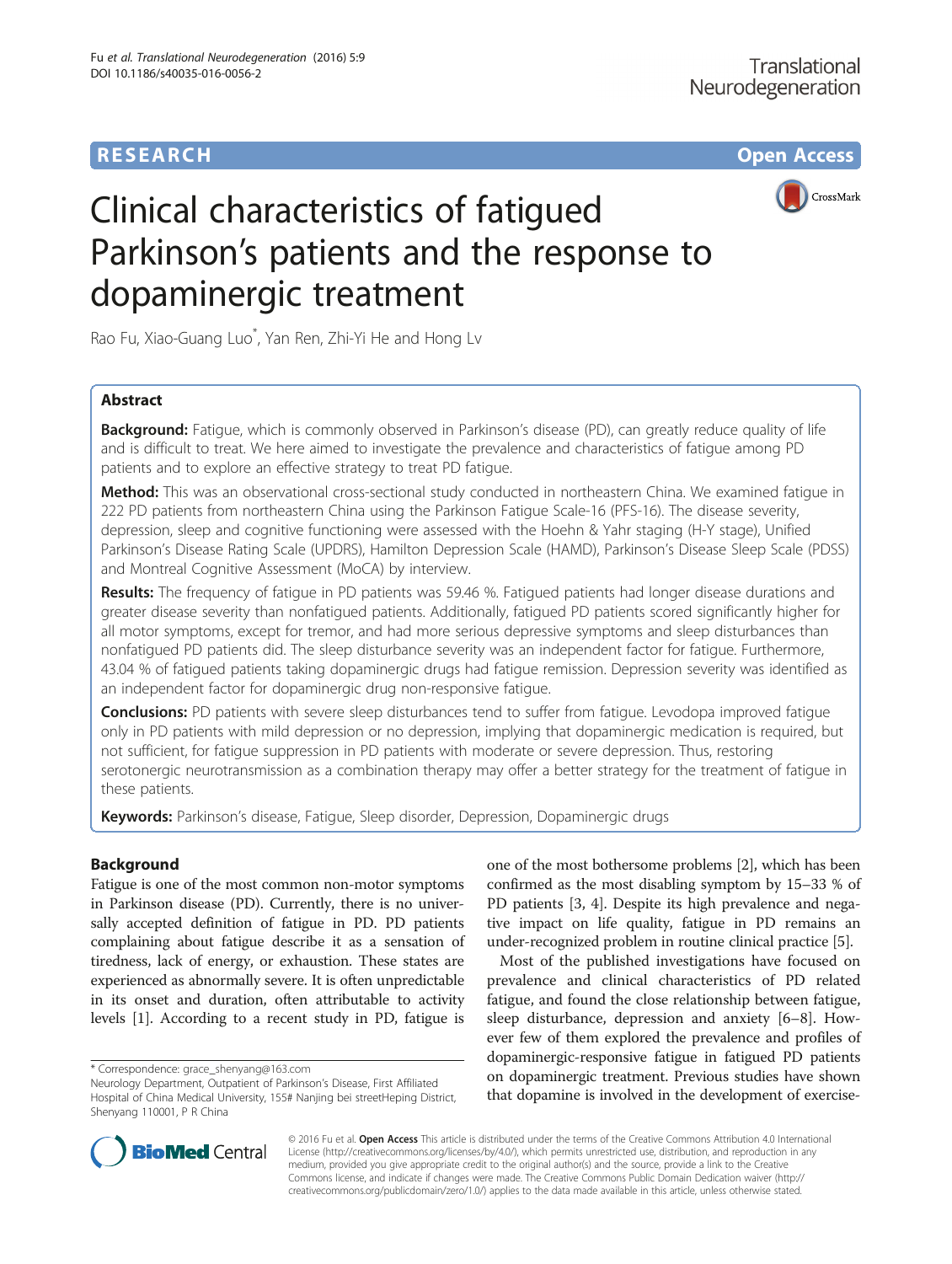induced fatigue [\[9](#page-6-0), [10](#page-6-0)]. Decreased dopamine levels were detected in the brain using a rat model of exercise-induced fatigue [\[11\]](#page-6-0), indicating that the shortage of dopamine contributed to the occurrence of fatigue. This is consistent with the ELLDOPA Trial [\[12](#page-6-0)], which noted improved fatigue with levodopa treatment, even though the benefit was minimal. However, a recent meta-analysis of the intervention for fatigue in PD concluded [[13](#page-6-0)] that currently there is insufficient evidence to support the effective treatment of fatigue in PD with any drug. Clinically, we do have some patients whose fatigue can be relieved with levodopa treatment, in our personal experience. Therefore, in the present study, we specifically examined fatigue and fatigue-related clinical features in patients with PD to determine the clinical characteristics of fatigue in PD patients. More importantly, we aimed to clarify the profile of dopaminergicresponsive fatigue and its associated factors.

### Methods

#### Subjects and demographic data

This was an observational cross-sectional study. Two hundred and twenty-two PD patients, diagnosed according to the UK PD Brain Bank criteria [\[14](#page-6-0)], were recruited between December 2012 and April 2014 from the outpatient Department of Neurology of the First Affiliated Hospital of China Medical University (Shenyang, China). Patients with other forms of parkinsonism were excluded. Patients with dementia or fatigue related to a disease other than PD were excluded (e.g., peripheral circulatory disorders, such as ischemic heart disease and left ventricular failure, or acute and chronic inflammatory demyelinating polyneuropathies, such as Guillain-Barre syndrome). All patients enrolled in the study gave written informed consent. The Ethics Review Board of First Affiliated Hospital of China Medical University (Shenyang, China) approved the protocol of the study. Demographic data were collected for all PD patients. The total amount of dopaminergic medication was expressed as the levodopa equivalent daily dosage (LEDD), which was determined using methods previously reported in a systematic review of LEDD [\[15](#page-6-0)].

## Assessments

Disease severity was evaluated during the on phase using the Unified Parkinson's Disease Rating Scale (UPDRS) and Hoehn & Yahr staging (H-Y stage) [[16\]](#page-6-0). As previously described [\[17\]](#page-6-0), the following sub-scores obtained from specific items of UPDRS III were calculated as following: tremor (items 20 and 21), rigidity (item 22), bradykinesia (items 23–26 and 31) and posture/gait (items 27–30).

Fatigue was assessed using the Parkinson Fatigue Scale-16 (PFS-16). The PFS-16 is a 16-item self-report scale that is specifically designed to assess the physical aspects of fatigue in PD patients [\[1](#page-5-0)]. The item response options

range from 1 ("strongly disagree") to 5 ("strongly agree"). The total PFS-16 score ranges from 1 to 5 and is obtained by dividing the sum of all item scores by 16 [\[18\]](#page-6-0). A cut-off score of 3.3 was used to indicate the presence of fatigue [[1\]](#page-5-0). Subjects with a PFS-16 score <3.3 were classified as nonfatigued, and those scoring ≥3.3 were classified as fatigued.

The Montreal Cognitive Assessment (MoCA) Beijing version was used to evaluate cognitive functioning. Because depression and sleep disturbances have been reported to affect fatigue, we revised our study protocol during the study. The 17-item Hamilton Depression Scale [\[19](#page-6-0)] (HAMD) and Parkinson's Disease Sleep Scale (PDSS) [\[20](#page-6-0)] were administered to 177 of the 222 patients to assess depression and sleep disturbance, respectively. In the 17-item HAMD, a higher score indicates severe depression, and depression was classified as follows: no depression (0–7); mild depression (8–16); moderate depression (17–23); and severe depression  $(\geq 24)$  [\[21\]](#page-6-0). The range of PDSS score was 0–150, and a lower score indicated a higher number of sleep disturbances.

### Statistical analysis

All continuous data are presented as the mean ± standard deviation (SD). Categorical variables were compared with chi-square tests; the Mann-Whitney  $U$  test was used for continuous variables. Correlations were assessed using Spearman rank order correlation coefficients. The odds ratios were calculated using logistic regression and chisquare tests. All data analyses were performed using SPSS software. A value of  $P < 0.05$  was considered statistically significant.

#### Results

## Comparison of demography and clinical profiles between the fatigued and nonfatigued groups

According to the suggested cut-off score for the PFS-16  $(\geq 3.3)$ , fatigue was present in 132 (59.46 %) patients. Comparisons of the demographic and clinical characteristics between the fatigued and nonfatigued groups are listed in Table [1](#page-2-0). The mean disease duration in the nonfatigued group was significantly shorter than that in the fatigued group  $(3.75 \pm 3.26$  years vs.  $4.61 \pm 2.99$  years,  $p =$ 0.046). There were no significant differences between the two groups in other clinical characteristics, including sex, age, onset age and education.

Disease severity, as determined by H-Y stage and the total UPDRS score and all subscales, was more serious in the fatigued group than in the nonfatigued group (Table [1](#page-2-0)). Further analysis of the individual motor symptoms revealed that except for tremor, most motor symptoms, including rigidity, bradykinesia and posture/gait, were more serious (higher scores) in the fatigued group than in the nonfatigued group (Table [1](#page-2-0)). Similarly, the fatigued group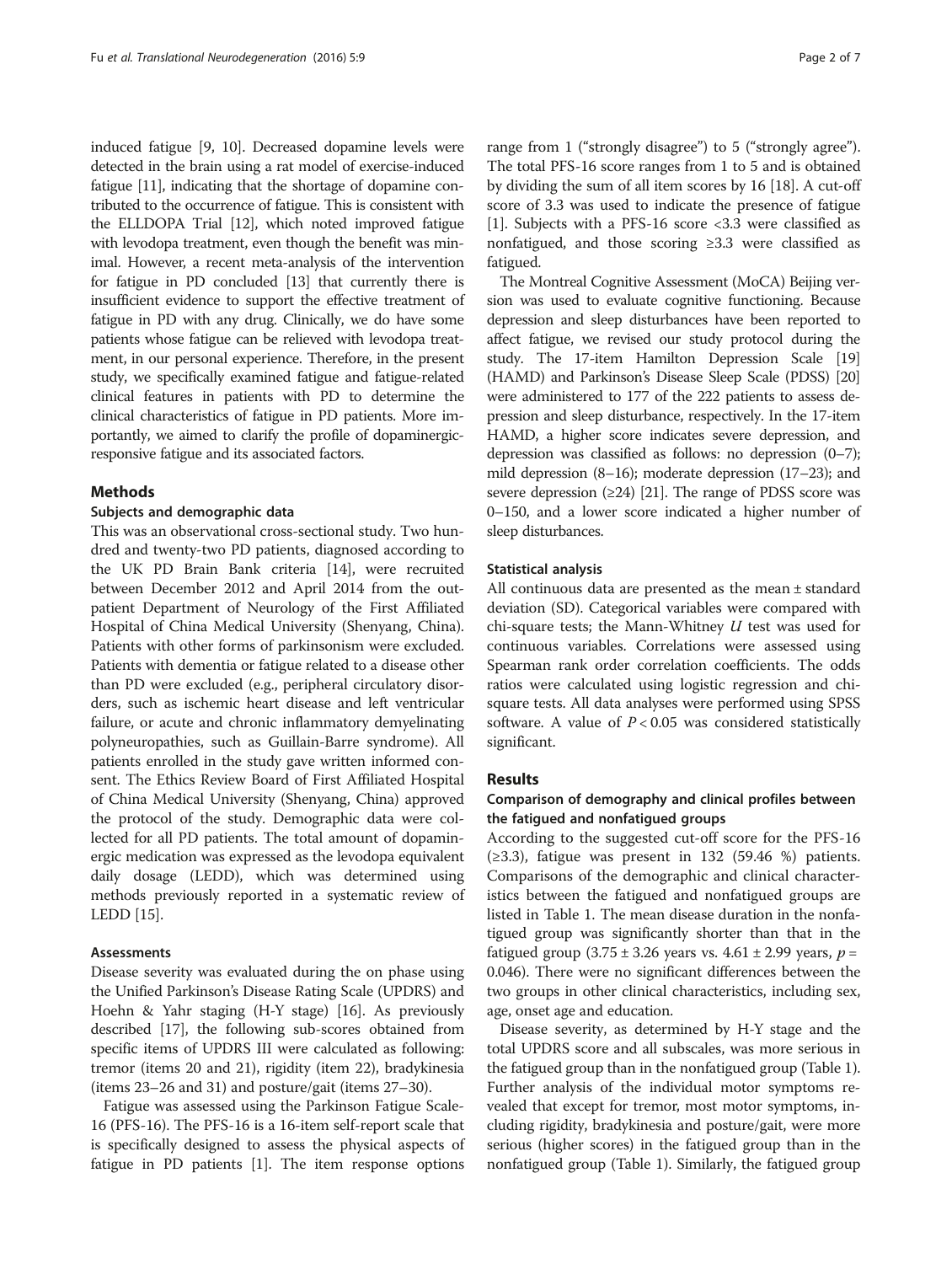| vs.nomatigued subjects                          |                     |                     |            |
|-------------------------------------------------|---------------------|---------------------|------------|
| Characteristic                                  | Nonfatigued         | Fatigued            | $P$ -value |
| Male<br>$(n=222)$                               | 54<br>(60.00 %)     | 64<br>$(48.48\%)$   | 0.101      |
| Age, y                                          | $61.63 \pm 9.49$    | $62.50 \pm 10.21$   | 0.524      |
| Onset age, y<br>$(n=222)$                       | $57.88 \pm 9.77$    | $57.89 \pm 10.51$   | 0.992      |
| Duration of<br>disease, y<br>$(n=222)$          | $3.75 \pm 3.26$     | $4.61 \pm 2.99$     | $0.046*$   |
| Education, y<br>$(n=222)$                       | $10.61 \pm 3.12$    | $9.80 \pm 3.69$     | 0.09       |
| <b>LEDD</b><br>(mg/day)<br>$(n=222)$            | $211.19 \pm 263.18$ | $280.24 \pm 304.04$ | 0.081      |
| H-Y stage<br>$(n=222)$                          | $1.73 \pm 0.78$     | $2.00 \pm 0.76$     | $0.009*$   |
| <b>UPDRS</b> total<br>score ( $n=222$ )         | $39.43 \pm 20.26$   | $52.39 \pm 20.19$   | $< 0.001*$ |
| UPDRS part I<br>$(n=222)$                       | $2.93 \pm 1.93$     | $4.19 \pm 2.26$     | $< 0.001*$ |
| UPDRS part II<br>$(n=222)$                      | $9.88 \pm 4.80$     | $12.57 \pm 5.72$    | $< 0.001*$ |
| UPDRS part III<br>$(n=222)$                     | $25.76 \pm 15.37$   | $33.53 \pm 14.66$   | $< 0.001*$ |
| Postural/gait<br>(sum of UPDRS<br>item 27-30)   | $3.28 \pm 2.80$     | $4.80 \pm 3.07$     | $< 0.001*$ |
| Bradykinesia<br>(sum of UPDRS<br>item 23-26,31) | $12.30 \pm 7.98$    | $15.9 \pm 7.35$     | $0.001*$   |
| Rigidity<br>(UPDRS item 22)                     | $4.87 \pm 4.23$     | $6.45 \pm 4.36$     | $0.008*$   |
| Tremor<br>(sum of UPDRS<br>item20 and item21)   | $3.36 \pm 3.26$     | $3.78 \pm 3.88$     | 0.391      |
| <b>UPDRS IV</b><br>$(n=222)$                    | $0.86 \pm 1.65$     | $1.70 \pm 2.57$     | $0.007*$   |
| MoCA<br>$(n=222)$                               | $22.87 \pm 4.59$    | $21.85 \pm 4.27$    | 0.066      |
| HAMD<br>$(n=177)$                               | $7.26 \pm 5.47$     | $9.32 \pm 5.17$     | $0.006*$   |
| <b>PDSS</b><br>$(n=177)$                        | $119.10 \pm 23.65$  | $98.82 \pm 25.74$   | $< 0.001*$ |

Data are expressed as numbers, with percentages in parentheses, or as mean ± SD. \*Significant difference. H-Y stage Hoehn & Yahr staging, LEDD levodopa equivalent daily dosage, UPDRS Unified Parkinson' Disease Rating Scale, MoCA Montreal Cognitive Assessment, HAMD Hamilton Depression Scale score, PDSS Parkinson's Disease Sleep Scale

had significantly worse scores for depressive symptoms and sleep disturbance than the nonfatigued group had (Table 1).

The LEDD and MoCA scores tended to be higher in the fatigued group than in the nonfatigued group, but this was not significant.

## Independent risk factors related to fatigue

As shown in Table [2,](#page-3-0) the univariate logistic regression revealed that longer disease duration, a greater disease severity (H-Y stage, total UPDRS score and all subscales), depression and sleep disturbances were associated with fatigue ( $p$ < 0.05). Other clinical variables, including gender, age onset age, education, LEDD and MoCA score were not significantly associated with fatigue.

We further explored the independent risk factors of fatigue in PD patients using multivariate logistic regression. Only sleep disturbance (odds ratio = 0.974, 95%CI 0.959–0.989,  $P = 0.001$ ) remained an independent risk factor for fatigue (Table [2\)](#page-3-0). Disease duration, disease severity (H-Y stage, total UPDRS score and all subscales) and depression were not associated with fatigue (Table [2\)](#page-3-0).

## Comparison of clinical variables between the dopaminergic responsive fatigue and dopaminergic non-responsive fatigue groups

To further explore the clinical profiles of dopaminergic drug responsive fatigue, we examined the data of 79 patients in the fatigued group with complaints of fatigue and who were treated with dopaminergic drugs. We defined the fatigue amelioration rate between 0 % and 100 %, and assigned fatigue remission rate into 4 level (level 0: no remission, remission rate <25 %; level 1: mild remission, remission rate between 25 % and 50 %; level 2: moderate remission, remission rate between 50 % and 75 %; level 3: obvious remission, remission rate over 75 %) with a lower level indicating less responsiveness to dopaminergic medication. According to their response to dopaminergic drugs the 79 patients were assigned to either the dopaminergic drug responsive fatigued (DDRF) group (fatigue amelioration rate > level 0) or the dopaminergic drug non-responsive fatigued (DDNRF) group (fatigue amelioration rate = level 0).

The demographic and clinical profiles were compared between the DDRF and DDRNF groups; the results of these comparisons are shown in Table [3](#page-4-0). There were 34 (43.04 %) patients in the DDRF group and 45 (56.96 %) patients in the DDNRF group. Onset age was significantly higher in the DDNRF group than in the DDRF group, and significantly more severe depression was found in the DDNRF group. There were no significant differences between the two groups in age, sex, disease duration, education, disease severity (H-Y stage, UPDRS total score and all subscores), individual motor symptoms, sleep disturbance or cognitive functioning (Table [3](#page-4-0)).

## Depression severity is an independent risk factor for dopaminergic drug non-responsive fatigue

As shown in Table [4,](#page-4-0) the Spearman rank order correlation coefficients revealed significant correlations between fatigue remission rate and age, onset age, and depression

<span id="page-2-0"></span>Table 1 Demographic and clinical characteristics of fatigued vs.nonfatigued subjects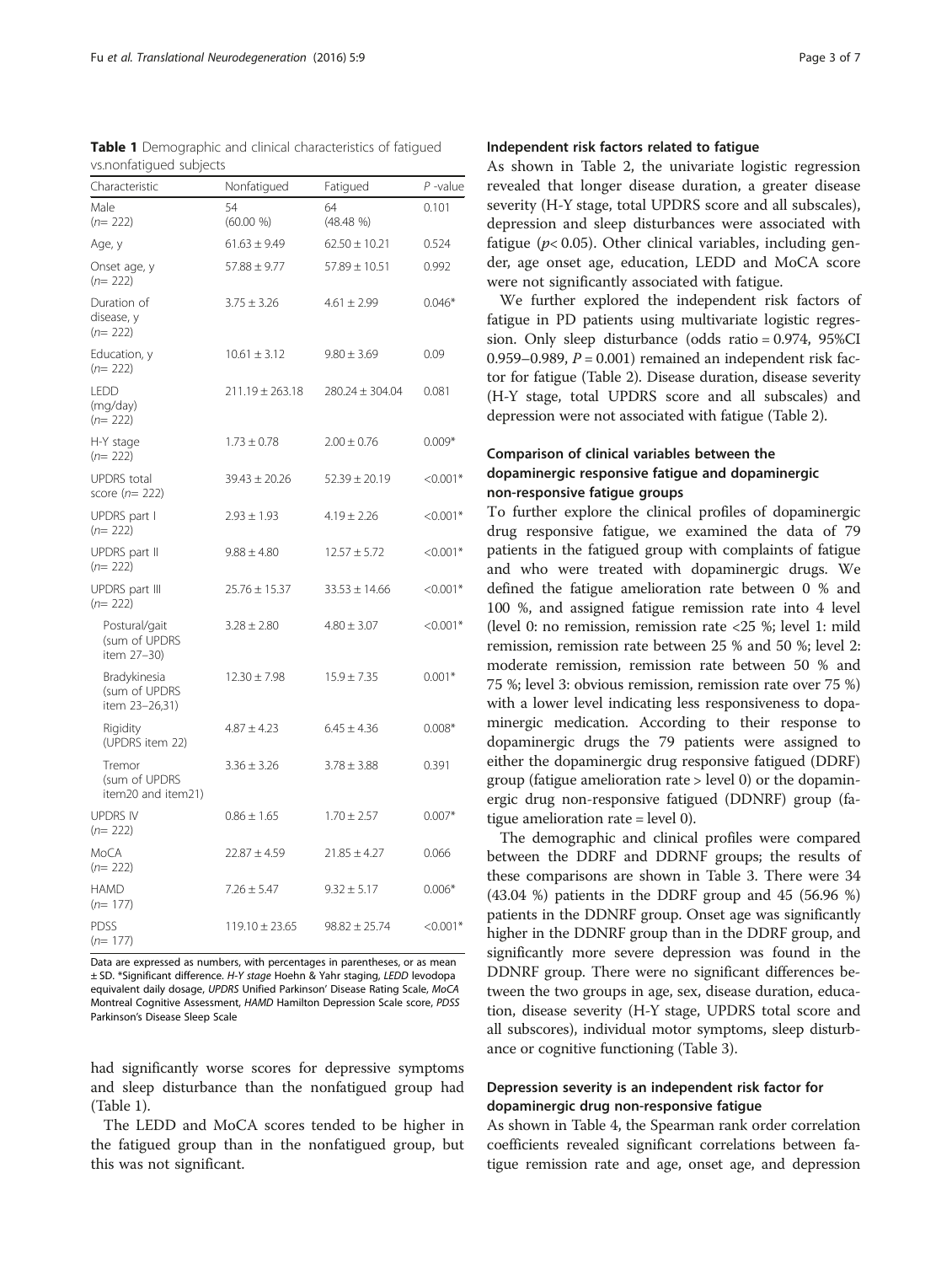| Variable                                 | Univariate<br>analysis     |             | Multivariate<br>analysis   |            |
|------------------------------------------|----------------------------|-------------|----------------------------|------------|
|                                          | odds ratio                 | $P$ -value  | odds ratio                 | $P$ -value |
| Female sex<br>$(n=222)$                  | 1.594<br>$(0.926 - 2.742)$ | 0.092       |                            |            |
| Age, y<br>$(n=222)$                      | 1.009<br>$(0.982 - 1.037)$ | 0.522       |                            |            |
| Onset age, y<br>$(n=222)$                | 1.000<br>(0.974–1.027)     | 0.992       |                            |            |
| Duration of<br>disease, y<br>$(n=222)$   | 1.100<br>$(1.000 - 1.208)$ | $0.049*$    |                            |            |
| Education, y<br>$(n=222)$                | 0.935<br>$(0.864 - 1.011)$ | 0.091       |                            |            |
| <b>LEDD</b><br>(mg/day)<br>$(n=222)$     | 1.001<br>$(1.000 - 1.002)$ | 0.083       |                            |            |
| H-Y stage<br>$(n=222)$                   | 1.578<br>$(1.102 - 2.258)$ | $0.013*$    |                            |            |
| <b>UPDRS</b> total<br>score<br>$(n=222)$ | 1.033<br>$(1.018 - 1.048)$ | ${<}0.001*$ |                            |            |
| UPDRS part I<br>$(n=222)$                | 1.333<br>$(1.159 - 1.533)$ | ${<}0.001*$ |                            |            |
| UPDRS part II<br>$(n=222)$               | 1.122<br>$(1.059 - 1.189)$ | $< 0.001*$  |                            |            |
| UPDRS part III<br>$(n=222)$              | 1.036<br>$(1.016 - 1.056)$ | $< 0.001*$  |                            |            |
| UPDRS part IV<br>$(n=222)$               | 1.210<br>$(1.049 - 1.396)$ | $0.009*$    |                            |            |
| HAMD score<br>$(n=177)$                  | 1.079<br>$(1.016 - 1.146)$ | $0.013*$    |                            |            |
| <b>PDSS</b><br>$(n=177)$                 | 0.967<br>$(0.954 - 0.981)$ | ${<}0.001*$ | 0.974<br>$(0.959 - 0.989)$ | 0.001      |
| MoCA score<br>$(n=222)$                  | 0.948<br>$(0.890 - 1.009)$ | 0.094       |                            |            |

<span id="page-3-0"></span>Table 2 Logistic regression modal of the association between fatigue and clinical characteristics in PD patients

Figures in parentheses indicate 95 % confidence intervals. \*Significant difference. H-Y stage Hoehn & Yahr staging, LEDD levodopa equivalent daily dosage, UPDRS Unified Parkinson' Disease Rating Scale, MoCA Montreal Cognitive Assessment, HAMD Hamilton Depression Scale score, PDSS Parkinson's Disease Sleep Scale

severity. Other factors including sex, education, LEDD, disease severity (H-Y stage, UPDRS total score and all subscales) and cognitive functioning were not associated with the fatigue remission rate.

To identify independent factors influencing dopaminergic responsive fatigue, variables significantly associated with fatigue remission rate in the bivariate correlation analyses (Table [4\)](#page-4-0) were entered as independent variables into a logistic regression model. Only depression severity (odds ratio = 1.182, 95%CI 1.044-1.338,  $P = 0.008$ ) was identified as an independent risk factor for dopaminergic drug non-responsive fatigue.

## **Discussion**

In the present study, fatigue problems were found in more than half of the PD patients (59.46 %) in northeastern China, which is consistent with previous reports [[3,](#page-5-0) [22](#page-6-0)–[24](#page-6-0)]. Moreover, fatigue appeared to be related with prolonged disease duration, increased disease severity, enhanced depressive symptoms, serious sleep disturbance, and the development of motor symptoms, except tremors. A univariate logistic regression analysis demonstrated that fatigue was significantly associated with several clinical characteristics of PD patients. Among the variables examined, only sleep disturbance was identified as an independent risk factor for fatigue. In addition, fatigue remission was found in 43.04 % of fatigued patients taking dopaminergic drugs. The development of DDNRF was associated with an older age and depressive symptoms, and depression severity was an independent risk factor for dopaminergic drug non-responsive fatigue. Our findings provide basic evidence for understanding the clinical significance of the non-motor symptom of fatigue in PD.

## Sleep disturbance is an independent risk factor for fatigue in PD patients

Sleep is necessary for the maintenance of mammalian homeostasis. Additionally, sleep is one of the most crucial determinants of fatigue severity [[25\]](#page-6-0). In the general population, high-quality sleep is associated with less fatigue [[26, 27](#page-6-0)]. Sleep disturbance has been associated with fatigue in several disorders, including cancer [\[28](#page-6-0)], multiple sclerosis [\[29\]](#page-6-0) and traumatic brain injury [\[30](#page-6-0)]. In addition, it was reported that dissatisfaction with sleep, and not sleep itself, was associated with fatigue in psychotic patients [\[31](#page-6-0)].

Although the mechanisms of sleep abnormalities and fatigue have not yet been clarified, increased inflammatory cytokine release has been associated with poor sleep conditions and fatigue [\[32](#page-6-0)]. Specifically, the production of interleukin (IL)-1β and tumor necrosis factor (TNF)-α promotes non-rapid eye movement sleep (NREMS) under physiological and inflammatory conditions. Disturbed NREMS is associated with abnormal cyclic alternating pattern (CAP) rates and electroencephalogram arousals, and it is correlated with fatigue and sleepiness [[33\]](#page-6-0). IL-1β and TNF-α alter neuronal excitability and induce symptoms associated with sleep loss by binding to their neural receptors, which subsequently regulate neurotransmitters or neuromodulators [[34](#page-6-0)]. Moreover, the neurotransmitter serotonin governs sleep-wake behavior [[35\]](#page-6-0), and a reduction of serotonin transporters was found in subjects with fatigue syndrome [\[36](#page-6-0)]. These findings suggest that serotoninergic functions may play pivotal roles in controlling sleep and fatigue.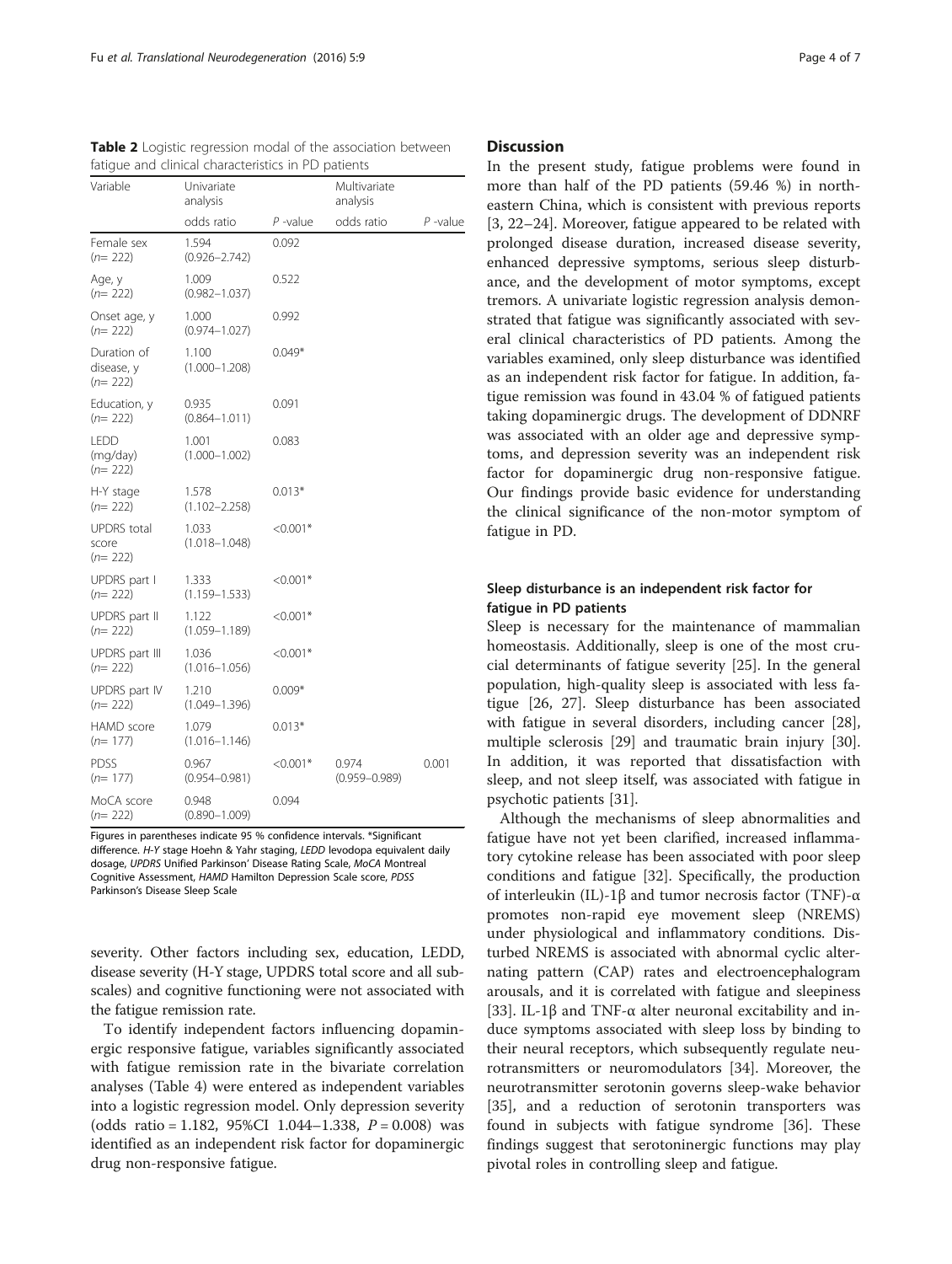<span id="page-4-0"></span>Table 3 Comparison between dopaminergic drug responsive fatigue (DDRF) and dopaminergic drug non-responsive fatigue (DDNRF)

| Variable                        | <b>DDRF</b>                    | <b>DDNRF</b>                  | р        |
|---------------------------------|--------------------------------|-------------------------------|----------|
| Male $(n=79)$                   | 13 (38.24 %)                   | 24 (53.33 %)                  | 0.354    |
| Age, $y(n=79)$                  | $59.59 \pm 8.89$               | $63.64 \pm 11.80$             | 0.074    |
| Onset age, $y(n=79)$            | $54.24 \pm 8.95$               | $58.82 \pm 11.93$             | $0.040*$ |
| Duration of disease<br>$(n=79)$ | $5.35 \pm 3.02$                | $4.82 \pm 3.24$               | 0.276    |
| Education, $y(n=79)$            | $10.03 \pm 2.93$               | $9.36 \pm 4.23$               | 0.681    |
| LEDD (mg/day)<br>$(n=79)$       | $473.38 \pm 281.42$            | $438.26 \pm 271.25$           | 0.804    |
| H-Ystage $(n=79)$               | $2.15 \pm 0.82$                | $2.04 \pm 0.74$               | 0.526    |
| UPDRS total $(n=79)$            | $55.94 \pm 21.46$              | $52.91 \pm 20.22$             | 0.674    |
| UPDRS $(n=79)$                  | $4.06 \pm 2.15$                | $3.87 \pm 2.61$               | 0.506    |
| UPDRS II $(n=79)$               | $13.00 \pm 5.65$               | $13.59 \pm 6.36$              | 0.67     |
| UPDRS III $(n=79)$              | $36.76 \pm 15.50$              | $33.63 \pm 14.67$             | 0.362    |
| Gait $(n=79)$                   | $5.12 \pm 3.15$                | $5.26 \pm 3.41$               | 0.843    |
| Tremor $(n=79)$                 | $4.32 \pm 4.20$                | $320 \pm 3.89$                | 0.19     |
| Rigidity ( $n = 79$ )           | $7.56 \pm 4.59$                | $6.20 \pm 4.19$               | 0.198    |
| Bradykinesia ( $n=79$ )         | $16.94 \pm 7.50$               | $16.38 \pm 7.47$              | 0.741    |
| UPDRS IV $(n=79)$               | $2.11 \pm 2.77$                | $1.82 \pm 2.70$               | 0.541    |
| HAMD $(n=70)$                   | $7.66 \pm 4.51$<br>$(N=32)$    | $10.66 \pm 4.70$<br>$(N=38)$  | $0.006*$ |
| PDSS $(n=70)$                   | $107.81 \pm 25.33$<br>$(N=32)$ | $97.26 \pm 25.98$<br>$(N=38)$ | 0.073    |
| MoCA $(n=79)$                   | $22.47 \pm 4.14$               | $21.42 \pm 4.59$              | 0.353    |

Data are expressed as numbers, with percentages in parentheses, or as mean ± SD. \*Significant difference. DDRF dopaminergic drug responsive fatigue, DDNRF dopaminergic drug non-responsive fatigueH-Y stage: Hoehn & Yahr staging, LEDD levodopa equivalent daily dosage, UPDRS Unified Parkinson' Disease Rating Scale, MoCA Montreal Cognitive Assessment, HAMD Hamilton Depression Scale score, PDSS Parkinson's Disease Sleep Scale

Fatigue, sleep disturbance and depression are the primary neuropsychiatric manifestations of PD, and they are related to patient quality of life [\[37](#page-6-0), [38\]](#page-6-0). In this study, a logistic regression analysis revealed that sleep disturbance is the only independent factor for fatigue in PD patients, which is in accordance with the findings of a previous study [\[6](#page-5-0)]. Emerging lines of evidence indicate that sleep disorder treatment is effective for improving fatigue in patients with multiple sclerosis [[39](#page-6-0), [40](#page-6-0)]. Similarly, the management of sleep loss may provide a valuable approach for improving fatigue in PD patients. It has been proposed that fatigue stems at least in part from disturbed cytokine production in diseases such as PD [\[41](#page-6-0)]. Indeed, elevated secretion of IL-1β and TNF-α have been detected in the cerebrospinal fluid (CSF) of PD patients with sleep problems [\[42](#page-6-0)]. The circulating level of IL-1β is also increased in PD patients with fatigue [[43](#page-6-0)]. Pavese et al. indicated that in addition to increased inflammatory cytokine production, fatigue in PD patients might result from

Table 4 Correlations between fatique remission rate and clinical characteristics of the patients with fatigue

| Variables                | Spearman's rank-order<br>Correlation coefficient | р        |
|--------------------------|--------------------------------------------------|----------|
| Gender                   | 0.119                                            | 0.297    |
| Age, y                   | $-0.223$                                         | $0.049*$ |
| Onset age, y             | $-0.250$                                         | $0.026*$ |
| Duration of disease      | 0.123                                            | 0.282    |
| Education, y             | 0.010                                            | 0.929    |
| <b>LEDD</b>              | 0.003                                            | 0.976    |
| PFS total score          | $-0.155$                                         | 0.173    |
| H-Y stage                | 0.089                                            | 0.436    |
| <b>UPDRS</b> total score | 0.033                                            | 0.772    |
| UPDRS part I             | 0.053                                            | 0.645    |
| UPDRS part II            | $-0.029$                                         | 0.798    |
| UPDRS part III           | 0.074                                            | 0.515    |
| UPDRS part IV            | 0.032                                            | 0.781    |
| <b>HAMD</b>              | $-0.318$                                         | $0.007*$ |
| <b>PDSS</b>              | 0.120                                            | 0.324    |
| MoCA<br><br>$\cdots$     | 0.123<br>.<br>$\sim$ $   -$                      | 0.280    |

\*Significant difference. H-Y stage Hoehn & Yahr staging, LEDD levodopa equivalent daily dosage, UPDRS Unified Parkinson' Disease Rating Scale, MoCA Montreal Cognitive Assessment, HAMD Hamilton Depression Scale score, PDSS Parkinson's Disease Sleep Scale

serotonergic (5-hydroxytryptamine, 5-HT) dysfunction in the basal ganglia and limbic circuitry [[44\]](#page-6-0). Considering the crucial roles that cytokine release and serotonergic functioning play in regulating sleep and fatigue, we hypothesize that sleep disturbance and fatigue may share a similar mechanism in the pathogenesis of PD, with abnormal cytokine release and serotonergic dysfunction being the primary components of this mechanism. Future studies should explore the molecular mechanisms involved in this process.

## Dopamine imbalance is associated with fatigue in PD patients

Another important finding of the current study was that dopaminergic medication improved fatigue in 43.04 % of PD patients with fatigue problems, whereas more than half of the fatigued patients were not responsive to dopaminergic medication. This result is consistent with ELLDOPA study [[45\]](#page-6-0), which showed that levodopa/carbidopa is effective in reducing the progression of fatigue in drug naïve PD patients [[12](#page-6-0)]. Moreover, the study of ADAGIO [\[46\]](#page-6-0) also showed that rasagiline was associated with significantly less progression of fatigue compared with placebo over a 9-month period in drug naïve patients with PD [[47](#page-6-0)]. Both carbidopa/levodopa and rasagiline are dopaminergic drugs, which increase the extracellular levels of dopamine. Thus, we infer dopamine dysfunction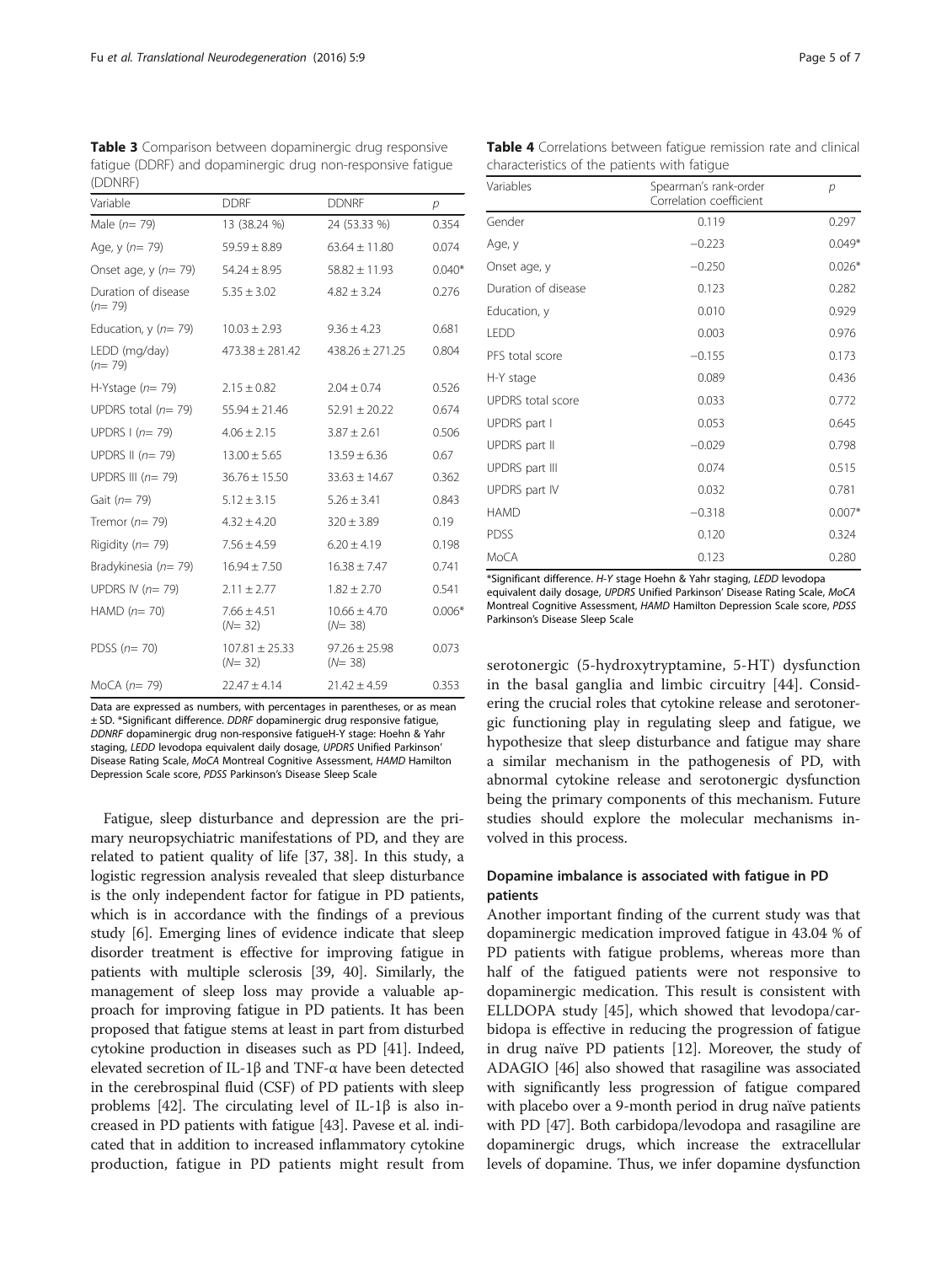<span id="page-5-0"></span>may involve in the pathogenesis of fatigue in PD. The effects we observed might be due to enhanced dopaminergic neurotransmission, indicating the therapeutic value of dopaminergic treatment for fatigue relief in PD. However, according to the univariate logistic regression and correlation analysis performed in our study, there are no significant associations among fatigue, fatigue severity, remission rate, and dopaminergic medication dosage because a no dose-effect correlation was detected between levodopa and fatigue. Hence, levodopa may play a role in the mechanism underlying the development of fatigue, which is consistent with other current results. The dopamine imbalance hypothesis of fatigue was recently presented in multiple sclerosis and other neurological disorders [[48\]](#page-6-0). Thus, restoring dopamine levels in the CNS by means of dopaminergic medication, such as levodopa, might be an essential strategy for the treatment of fatigue in PD.

## Depression is an independent risk factor for dopaminergic drug non-responsive fatigue

Depression is another prominent non-motor symptom in PD [\[49\]](#page-6-0). Fatigue in PD is often associated with depression, using a logistic regression model, we further demonstrated that depression was the only independent factor for the efficacy of dopaminergic medication in treating fatigue in PD patients, which might imply crosstalk between depression, fatigue and dopamine insufficiency.

Pavese et al. found that compared with patients without fatigue, PD patients with fatigue showed greatly reduced serotonin transporter binding in the basal ganglia and limbic circuitry, as well as a significant reduction in dopamine uptake in the caudate and insula [\[44\]](#page-6-0). These results demonstrate that even though a dysfunctional serotonergic pathway plays a predominant role in fatigue, reduced dopaminergic functioning also contributes to the incidence of fatigue [\[44\]](#page-6-0). Hence, both dopaminergic and serotonergic pathways contribute to fatigue in PD patients. Interestingly, other studies have indicated that excessive 5-HT also induced fatigue. Indeed, increased 5-HT and decreased dopamine concentrations were detected in the brain in a rat model of exercise-induced fatigue [[50](#page-6-0)]. These findings imply that the level of 5-HT may not be a determinant, and maintaining the balance between serotonergic and dopaminergic function is key for fatigue relief. Hence, dopamine administration may improve fatigue only in PD patients who have a functional serotonergic system with normal 5-HT concentrations and receptor functioning, which is consistent with our results. In other words, functional serotonergic pathway is necessary for dopamine to alleviate fatigue. Therefore, both 5-HT and dopamine should be considered during the treatment of PD fatigue. For instance, in the early stage of PD, a supplement of only 5-HT without levodopa medication may be insufficient for relieving fatigue, as levodopa is usually not prescribed early in PD due to the absence of obvious motor symptoms. Similarly, when fatigue is present with no obvious depression, a combined administration of levodopa with 5-HT, but not levodopa alone, may provide greater relief from fatigue. Thus, we hypothesize that dopaminergic medication is required, but not sufficient, for fatigue suppression in fatigued PD patients with moderate depression, and such treatment can restore serotonergic neurotransmission and serve as a combination therapy. This may offer an ideal strategy for the treatment of fatigue in PD patients.

### Conclusions

In the present study, we found that fatigue is common in PD patients. PD patients with severe sleep disturbances tend to suffer from fatigue. Levodopa improved fatigue only in PD patients with mild depression or no depression, restoring serotonergic neurotransmission as a combination therapy may offer a better strategy for the treatment of fatigue in these patients.

#### Consent

Written informed consent was obtained from the patient for the publication of this report and any accompanying images.

#### Competing interests

The authors declare that they have no competing interests.

#### Authors' contributions

RF: study design and data collection. XGL: statistical analysis and interpretation. YR: critical revision of the manuscript for important intellectual content. ZYH: study supervision. HL: manuscript revision. All authors read and approved the final manuscript.

#### Acknowledgments

This work was funded by the China National Nature Science Fund (no.30973153), Liaoning Doctoral Starting Fund (20071042) and the Foundation of the Liaoning Educational Committee (L202013136, L2010560)

#### Received: 27 December 2015 Accepted: 27 April 2016 Published online: 10 May 2016

#### References

- 1. Brown RG, Dittner A, Findley L, Wessely SC. The Parkinson fatigue scale. Parkinsonism Relat Disord. 2005;11:49–55.
- 2. Uebelacker LA, Epstein-Lubow G, Lewis T, Broughton MK, Friedman JH. A Survey of Parkinson's Disease Patients: Most Bothersome Symptoms and Coping Preferences. J Parkinsons Dis. 2014;4:717–23.
- 3. Friedman J, Friedman H. Fatigue in Parkinson's disease. Neurology. 1993;43:2016–8.
- 4. van Hilten JJ, Weggeman M, van der Velde EA, Kerkhof GA, van Dijk JG, Roos RA. Sleep, excessive daytime sleepiness and fatigue in Parkinson's disease. J Neural Transm Park Dis Dement Sect. 1993;5:235–44.
- 5. Shulman LM, Taback RL, Rabinstein AA, Weiner WJ. Non-recognition of depression and other non-motor symptoms in Parkinson's disease. Parkinsonism Relat Disord. 2002;8:193–7.
- 6. Okuma Y, Kamei S, Morita A, Yoshii F, Yamamoto T, Hashimoto S, Utsumi H, Hatano T, Hattori N, Matsumura M, Takahashi K, Nogawa S, Watanabe Y, Miyamoto T, Miyamoto M, Hirata K. Fatigue in Japanese patients with Parkinson's disease: a study using Parkinson fatigue scale. Mov Disord. 2009;24:1977–83.